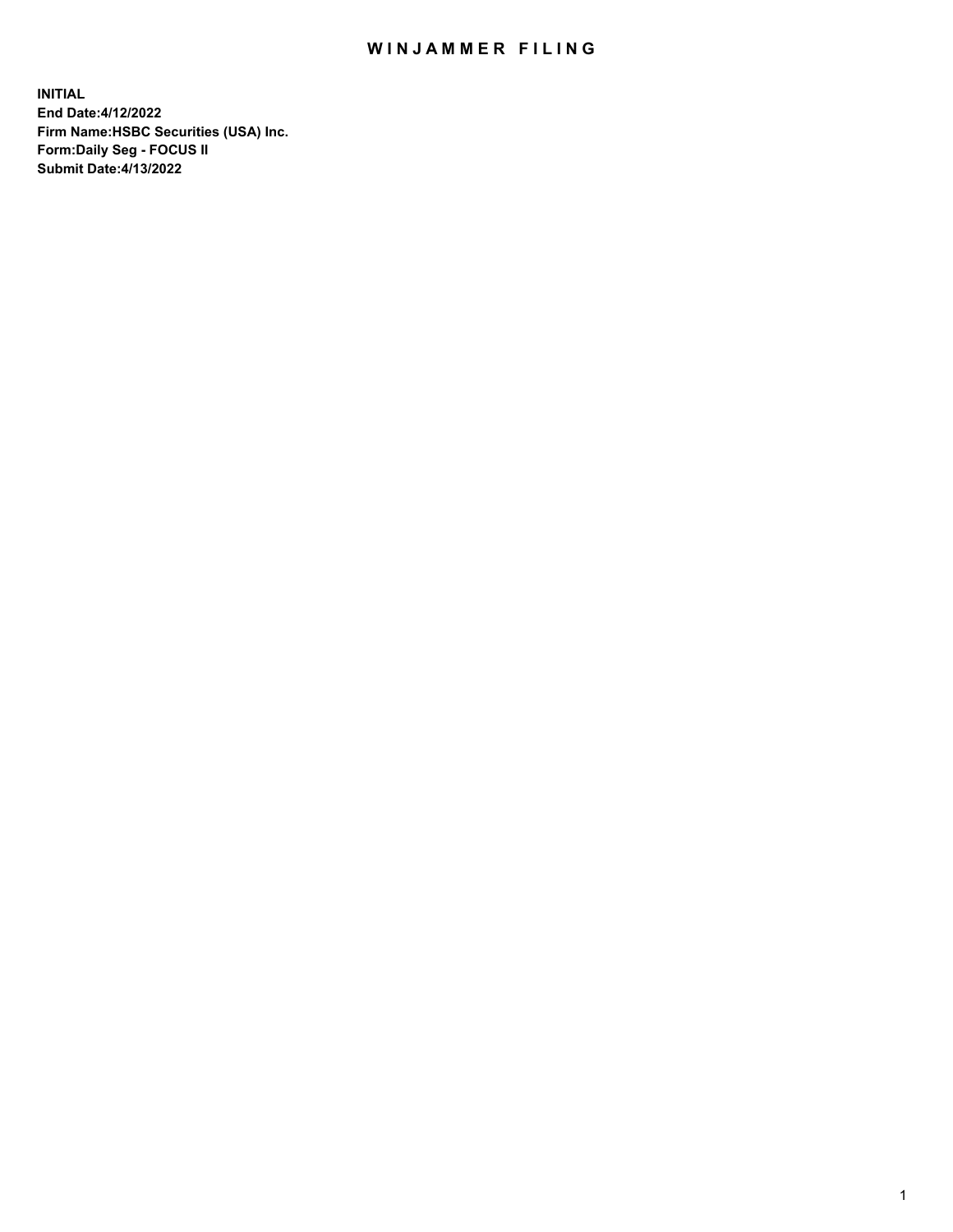**INITIAL End Date:4/12/2022 Firm Name:HSBC Securities (USA) Inc. Form:Daily Seg - FOCUS II Submit Date:4/13/2022 Daily Segregation - Cover Page**

| Name of Company                                                                                                                                                                                                                                                                                                                | <b>HSBC Securities (USA) Inc.</b>                          |
|--------------------------------------------------------------------------------------------------------------------------------------------------------------------------------------------------------------------------------------------------------------------------------------------------------------------------------|------------------------------------------------------------|
| <b>Contact Name</b>                                                                                                                                                                                                                                                                                                            | <b>Michael Vacca</b>                                       |
| <b>Contact Phone Number</b>                                                                                                                                                                                                                                                                                                    | 212-525-7951                                               |
| <b>Contact Email Address</b>                                                                                                                                                                                                                                                                                                   | michael.vacca@us.hsbc.com                                  |
| FCM's Customer Segregated Funds Residual Interest Target (choose one):<br>a. Minimum dollar amount: ; or<br>b. Minimum percentage of customer segregated funds required:%; or<br>c. Dollar amount range between: and; or<br>d. Percentage range of customer segregated funds required between: % and %.                        | 132,000,000<br><u>0</u><br>00<br>0 <sub>0</sub>            |
| FCM's Customer Secured Amount Funds Residual Interest Target (choose one):<br>a. Minimum dollar amount: ; or<br>b. Minimum percentage of customer secured funds required:%; or<br>c. Dollar amount range between: and; or<br>d. Percentage range of customer secured funds required between: % and %.                          | 15,000,000<br><u>0</u><br>0 <sub>0</sub><br>0 <sub>0</sub> |
| FCM's Cleared Swaps Customer Collateral Residual Interest Target (choose one):<br>a. Minimum dollar amount: ; or<br>b. Minimum percentage of cleared swaps customer collateral required:% ; or<br>c. Dollar amount range between: and; or<br>d. Percentage range of cleared swaps customer collateral required between:% and%. | 83,000,000<br><u>0</u><br><u>00</u><br>00                  |

Attach supporting documents CH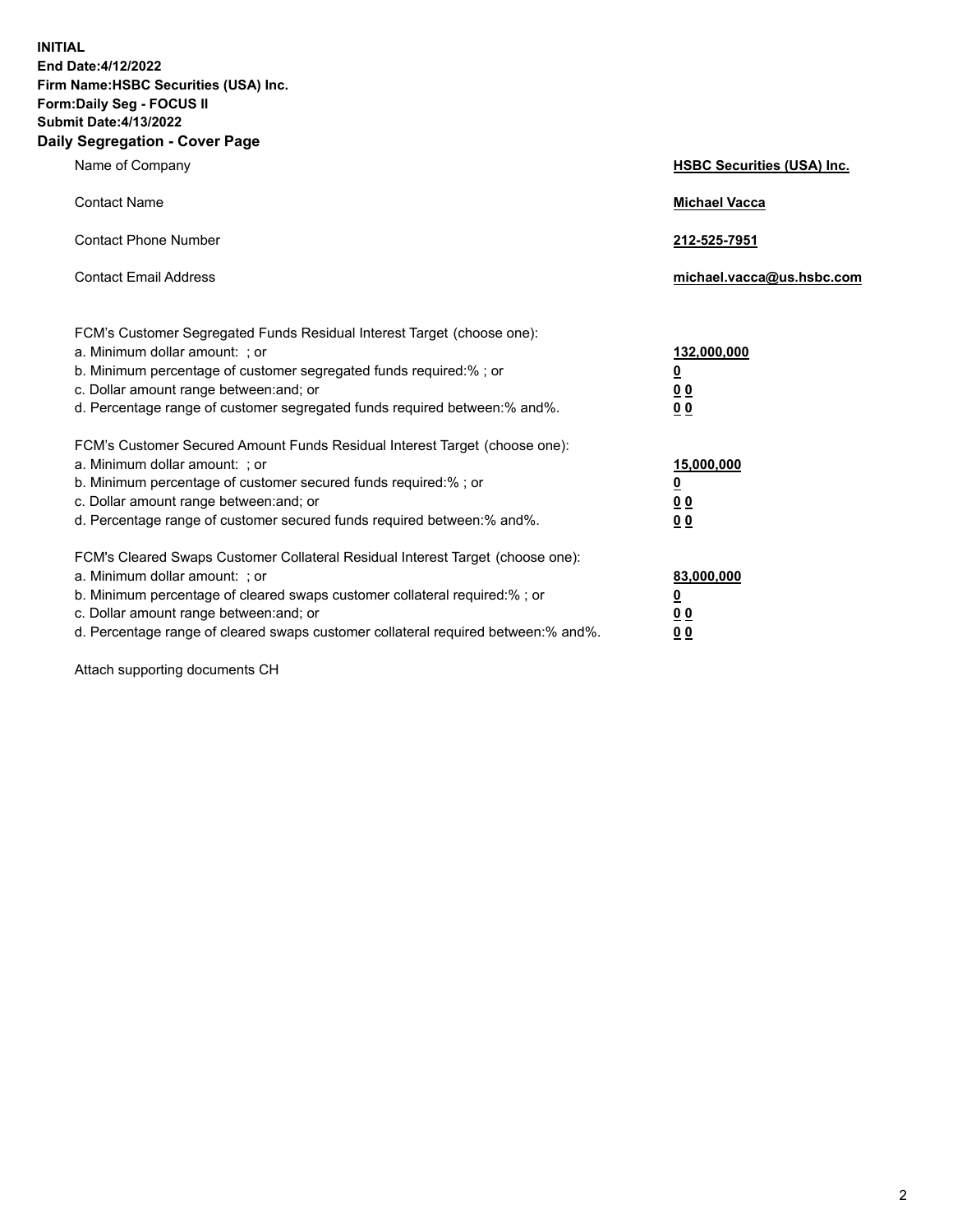**INITIAL End Date:4/12/2022 Firm Name:HSBC Securities (USA) Inc. Form:Daily Seg - FOCUS II Submit Date:4/13/2022 Daily Segregation - Secured Amounts** Foreign Futures and Foreign Options Secured Amounts

Amount required to be set aside pursuant to law, rule or regulation of a foreign

government or a rule of a self-regulatory organization authorized thereunder

## 1. Net ledger balance - Foreign Futures and Foreign Option Trading - All Customers A. Cash **93,301,978** [7315]

- B. Securities (at market) **51,981,632** [7317]
- 2. Net unrealized profit (loss) in open futures contracts traded on a foreign board of trade **16,838,725** [7325]
- 3. Exchange traded options
	- a. Market value of open option contracts purchased on a foreign board of trade **0** [7335] b. Market value of open contracts granted (sold) on a foreign board of trade **0** [7337]
- 4. Net equity (deficit) (add lines 1. 2. and 3.) **162,122,335** [7345]
- 5. Account liquidating to a deficit and account with a debit balances gross amount **718,860** [7351] Less: amount offset by customer owned securities **-718,703** [7352] **157** [7354]
- 6. Amount required to be set aside as the secured amount Net Liquidating Equity Method (add lines 4 and 5)
- 7. Greater of amount required to be set aside pursuant to foreign jurisdiction (above) or line 6.

## FUNDS DEPOSITED IN SEPARATE REGULATION 30.7 ACCOUNTS

- 1. Cash in banks
	- A. Banks located in the United States **20,782,645** [7500]
	- B. Other banks qualified under Regulation 30.7 **0** [7520] **20,782,645** [7530]
- 2. Securities
	- A. In safekeeping with banks located in the United States **51,981,632** [7540]
	- B. In safekeeping with other banks qualified under Regulation 30.7 **0** [7560] **51,981,632** [7570]
- 3. Equities with registered futures commission merchants
	- A. Cash **0** [7580]
	- B. Securities **0** [7590]
	- C. Unrealized gain (loss) on open futures contracts **0** [7600]
	- D. Value of long option contracts **0** [7610]
	- E. Value of short option contracts **0** [7615] **0** [7620]
- 4. Amounts held by clearing organizations of foreign boards of trade
	- A. Cash **0** [7640]
	- B. Securities **0** [7650]
	- C. Amount due to (from) clearing organization daily variation **0** [7660]
	- D. Value of long option contracts **0** [7670]
	- E. Value of short option contracts **0** [7675] **0** [7680]
- 5. Amounts held by members of foreign boards of trade
	-
	- B. Securities **0** [7710]
	- C. Unrealized gain (loss) on open futures contracts **16,838,725** [7720]
	- D. Value of long option contracts **0** [7730]
	- E. Value of short option contracts **0** [7735] **129,673,569** [7740]
- 6. Amounts with other depositories designated by a foreign board of trade **0** [7760]
- 7. Segregated funds on hand **0** [7765]
- 8. Total funds in separate section 30.7 accounts **202,437,846** [7770]
- 9. Excess (deficiency) Set Aside for Secured Amount (subtract line 7 Secured Statement Page 1 from Line 8)
- 10. Management Target Amount for Excess funds in separate section 30.7 accounts **15,000,000** [7780]
- 11. Excess (deficiency) funds in separate 30.7 accounts over (under) Management Target **25,315,354** [7785]

**0** [7305]

- **162,122,492** [7355]
- **162,122,492** [7360]
- 
- 
- 
- 
- 
- A. Cash **112,834,844** [7700] **40,315,354** [7380]
	-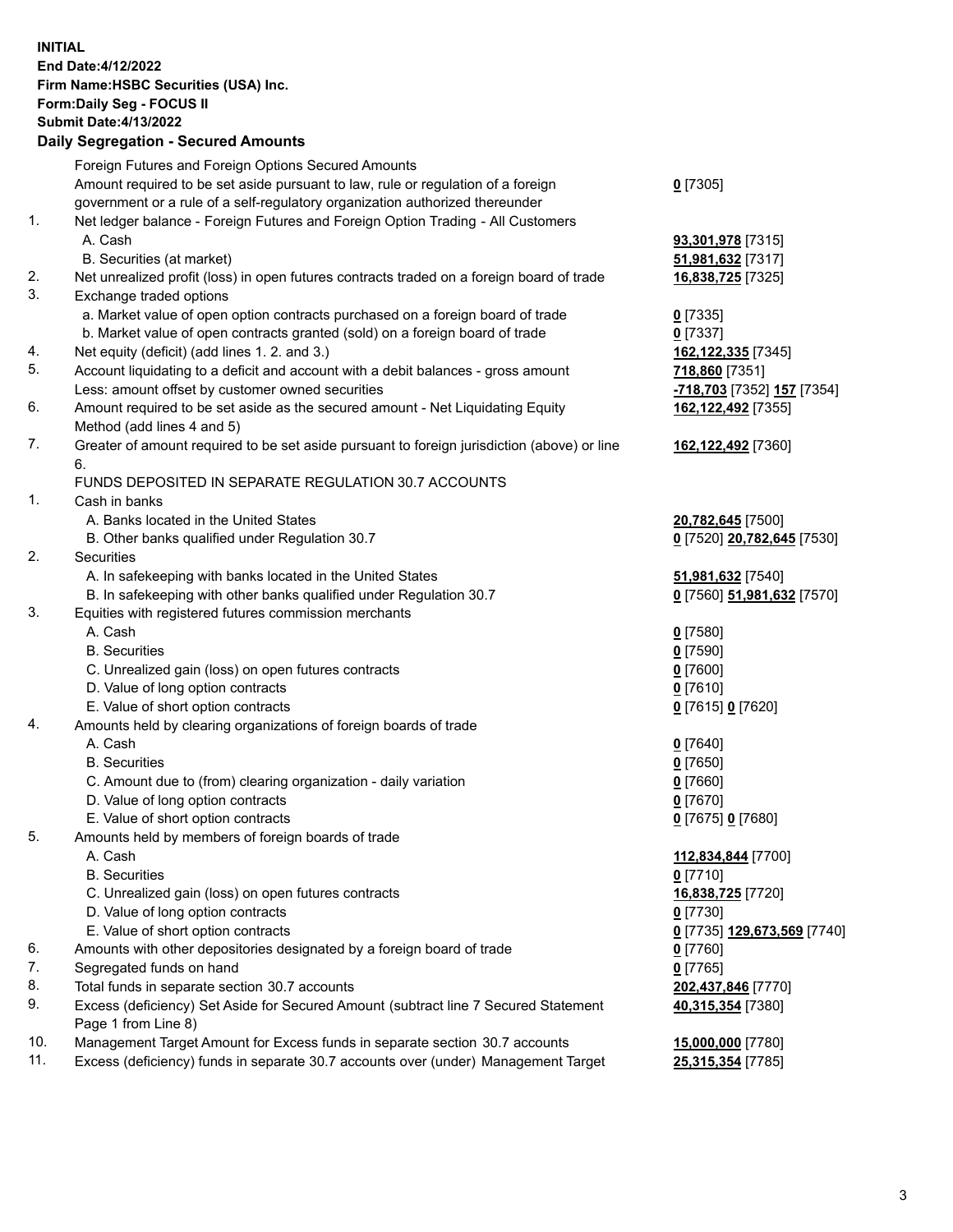**INITIAL End Date:4/12/2022 Firm Name:HSBC Securities (USA) Inc. Form:Daily Seg - FOCUS II Submit Date:4/13/2022 Daily Segregation - Segregation Statement** SEGREGATION REQUIREMENTS(Section 4d(2) of the CEAct) 1. Net ledger balance A. Cash **3,035,064,017** [7010] B. Securities (at market) **1,165,131,502** [7020] 2. Net unrealized profit (loss) in open futures contracts traded on a contract market **-674,111,637** [7030] 3. Exchange traded options A. Add market value of open option contracts purchased on a contract market **4,184,954,344** [7032] B. Deduct market value of open option contracts granted (sold) on a contract market **-890,630,739** [7033] 4. Net equity (deficit) (add lines 1, 2 and 3) **6,820,407,487** [7040] 5. Accounts liquidating to a deficit and accounts with debit balances - gross amount **2,796,237** [7045] Less: amount offset by customer securities **-2,796,237** [7047] **0** [7050] 6. Amount required to be segregated (add lines 4 and 5) **6,820,407,487** [7060] FUNDS IN SEGREGATED ACCOUNTS 7. Deposited in segregated funds bank accounts A. Cash **12,914,622** [7070] B. Securities representing investments of customers' funds (at market) **0** [7080] C. Securities held for particular customers or option customers in lieu of cash (at market) **256,696,058** [7090] 8. Margins on deposit with derivatives clearing organizations of contract markets A. Cash **2,521,253,795** [7100] B. Securities representing investments of customers' funds (at market) **174,282,138** [7110] C. Securities held for particular customers or option customers in lieu of cash (at market) **831,327,328** [7120] 9. Net settlement from (to) derivatives clearing organizations of contract markets **-204,349,019** [7130] 10. Exchange traded options A. Value of open long option contracts **4,184,954,344** [7132] B. Value of open short option contracts **-890,630,739** [7133] 11. Net equities with other FCMs A. Net liquidating equity **216,899** [7140] B. Securities representing investments of customers' funds (at market) **0** [7160] C. Securities held for particular customers or option customers in lieu of cash (at market) **22,753,906** [7170] 12. Segregated funds on hand **54,354,210** [7150] 13. Total amount in segregation (add lines 7 through 12) **6,963,773,542** [7180] 14. Excess (deficiency) funds in segregation (subtract line 6 from line 13) **143,366,055** [7190] 15. Management Target Amount for Excess funds in segregation **132,000,000** [7194]

16. Excess (deficiency) funds in segregation over (under) Management Target Amount Excess

**11,366,055** [7198]